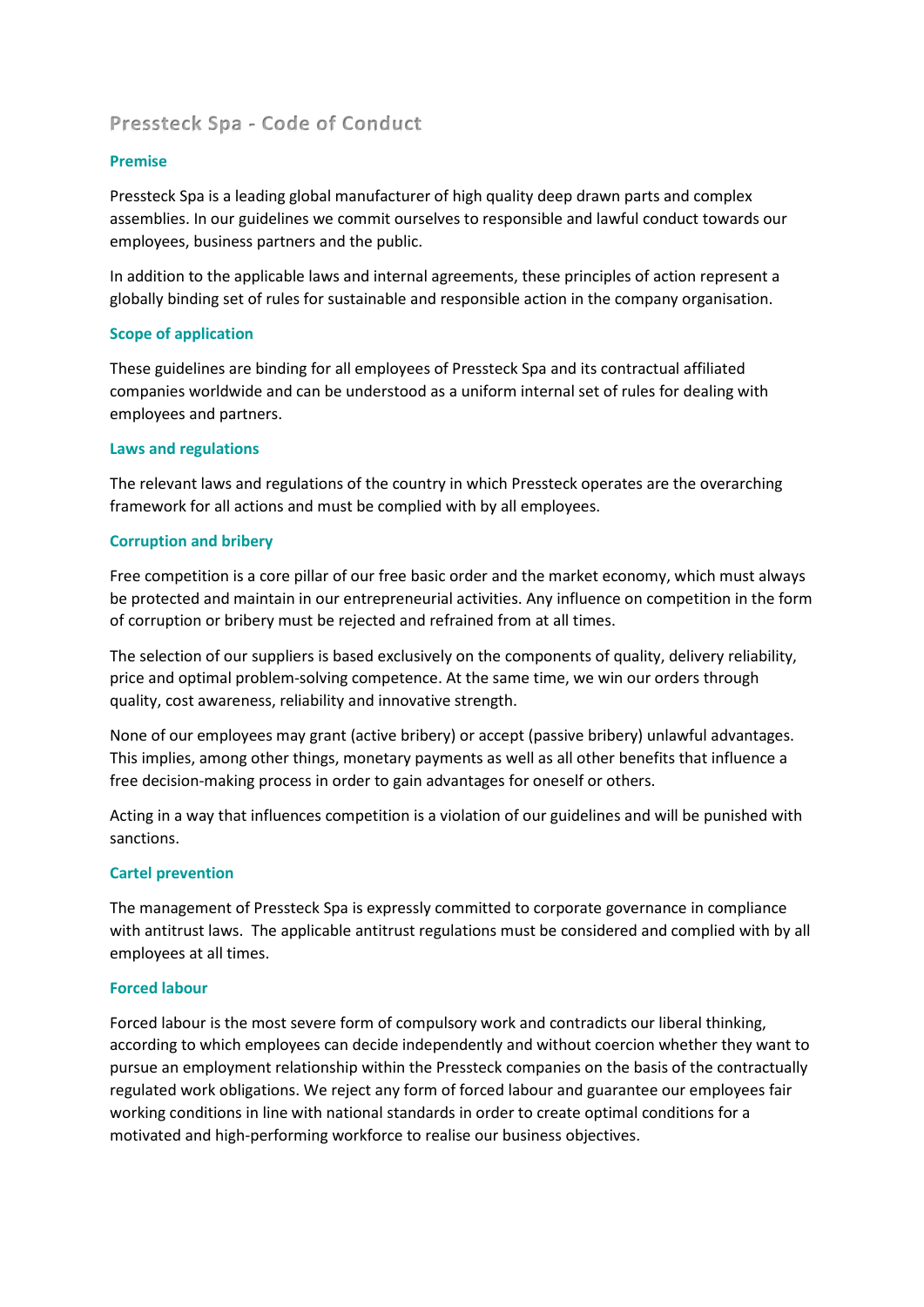## **Freedom of association**

We recognise our employees' right to freedom of association and respect this in the spirit of our fundamental liberal order, to which we are highly committed.

#### **Child labour**

In order to live up to our social prudence and responsibility at all Pressteck locations, we consider it our duty to protect children in particular from excessive demands and dangers in the context of an employment relationship.

For this reason, we reject any form of employment of children if they are still of school age or have not yet reached the age of 15. In addition, employees under the age of 18 are to be given special protection against dangerous work and are only to be employed at night in a limited manner, taking into account the requirements of their education. This regulation is only valid if the national legal provisions do not stipulate higher age requirements.

#### **Harassment**

The fundamental human rights of freedom enjoy the highest priority and are to be upheld to the highest degree at all locations. In this context, particular emphasis must be placed on the personal dignity, privacy and personal rights of each individual, which must be upheld and respected in a special way. We therefore refrain from any form of harassment, whether of a physical, sexual, psychological or verbal nature, and stand for respectful cooperation in a spirit of partnership.

#### **Working hours**

In order to fulfil our social responsibility towards our employees, our working time regulations comply with national legal requirements.

#### **Remuneration**

In addition to job security, fair remuneration of our employees is a top priority. The remuneration we pay for the work we do complies at least with national legal standards and regulations.

## **Prohibition of discrimination**

Due to the international orientation and the global and sustainable growth strategy of Pressteck Spa, a special social and cultural responsibility arises from the cooperation with employees and business partners of different origin, religion, skin colour and world view. Consequently, we treat foreign cultures with respect and dignity and reject any form of discrimination. Furthermore, we guarantee equal opportunities and equal treatment for all employees, regardless of their gender, age, sexual orientation or disability. Recruitment, development and remuneration of our employees are based solely on their skills and qualifications.

Each of our employees is obliged to refrain from any form of discrimination in order to facilitate a collaborative working environment characterised by respect and partnership, both within the organisation and in dealings with business partners.

## **Health and safety**

Protecting against hazards in the workplace and promoting the health of our employees are fundamental aspects of our occupational health and safety policy, to which we are particularly committed towards our employees.